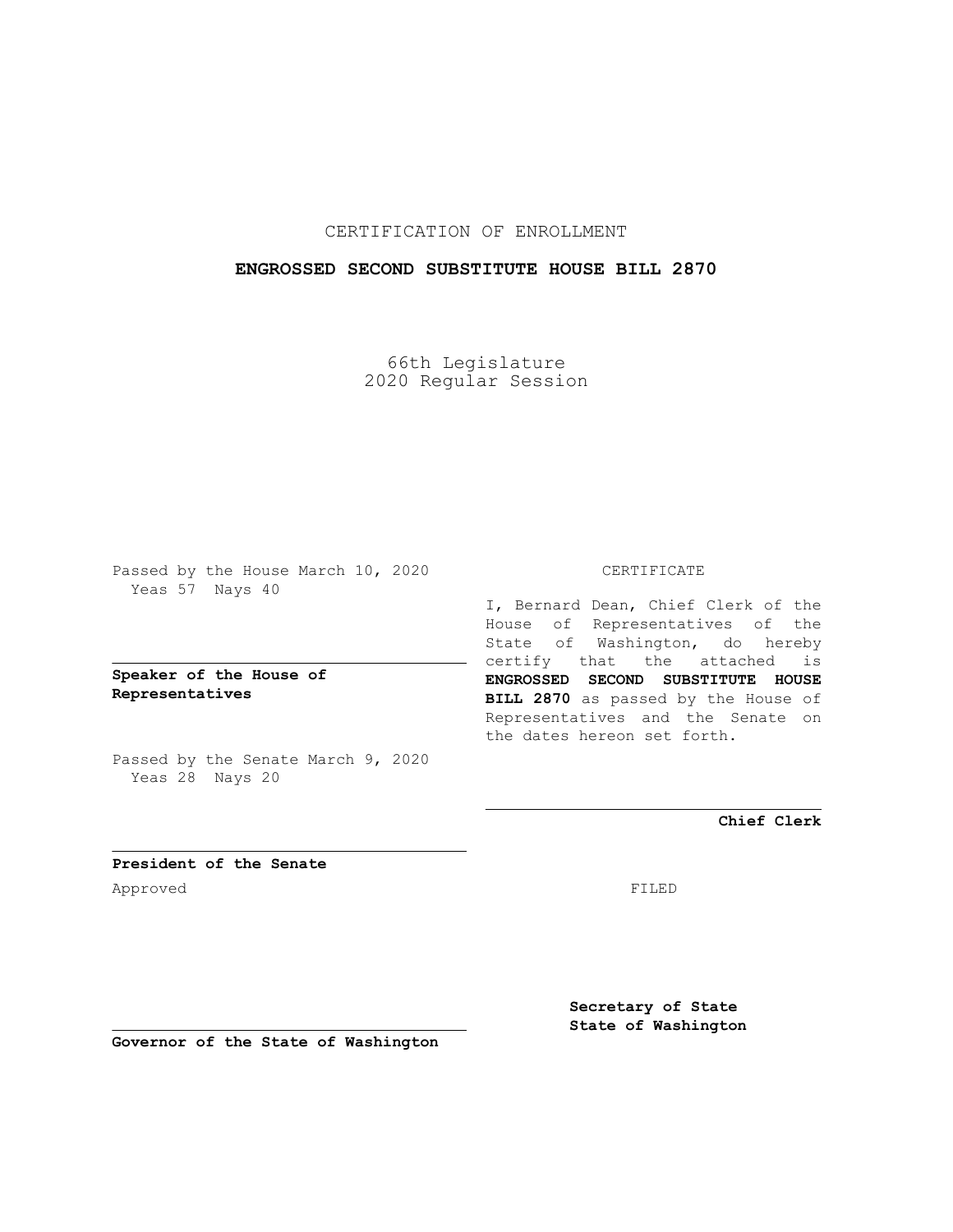#### **ENGROSSED SECOND SUBSTITUTE HOUSE BILL 2870**

AS AMENDED BY THE SENATE

Passed Legislature - 2020 Regular Session

# **State of Washington 66th Legislature 2020 Regular Session**

**By** House Appropriations (originally sponsored by Representatives Pettigrew and Ryu; by request of Liquor and Cannabis Board)

READ FIRST TIME 02/11/20.

1 AN ACT Relating to allowing additional marijuana retail licenses 2 for social equity purposes; amending RCW 69.50.540 and 69.50.325; 3 adding new sections to chapter 69.50 RCW; adding a new section to 4 chapter 43.330 RCW; creating new sections; and providing an 5 expiration date.

6 BE IT ENACTED BY THE LEGISLATURE OF THE STATE OF WASHINGTON:

 NEW SECTION. **Sec. 1.** (1) The legislature finds that additional efforts are necessary to reduce barriers to entry to the cannabis industry for individuals and communities most adversely impacted by the enforcement of cannabis-related laws. In the interest of establishing a cannabis industry that is equitable and accessible to those most adversely impacted by the enforcement of drug-related laws, including cannabis-related laws, the legislature finds a social 14 equity program should be created.

 (2) The legislature finds that individuals who have been arrested 16 or incarcerated due to drug laws, and those who have resided in areas of high poverty, suffer long-lasting adverse consequences, including impacts to employment, business ownership, housing, health, and long- term financial well-being. The legislature also finds that family members, especially children, and communities of those who have been arrested or incarcerated due to drug laws, suffer from emotional,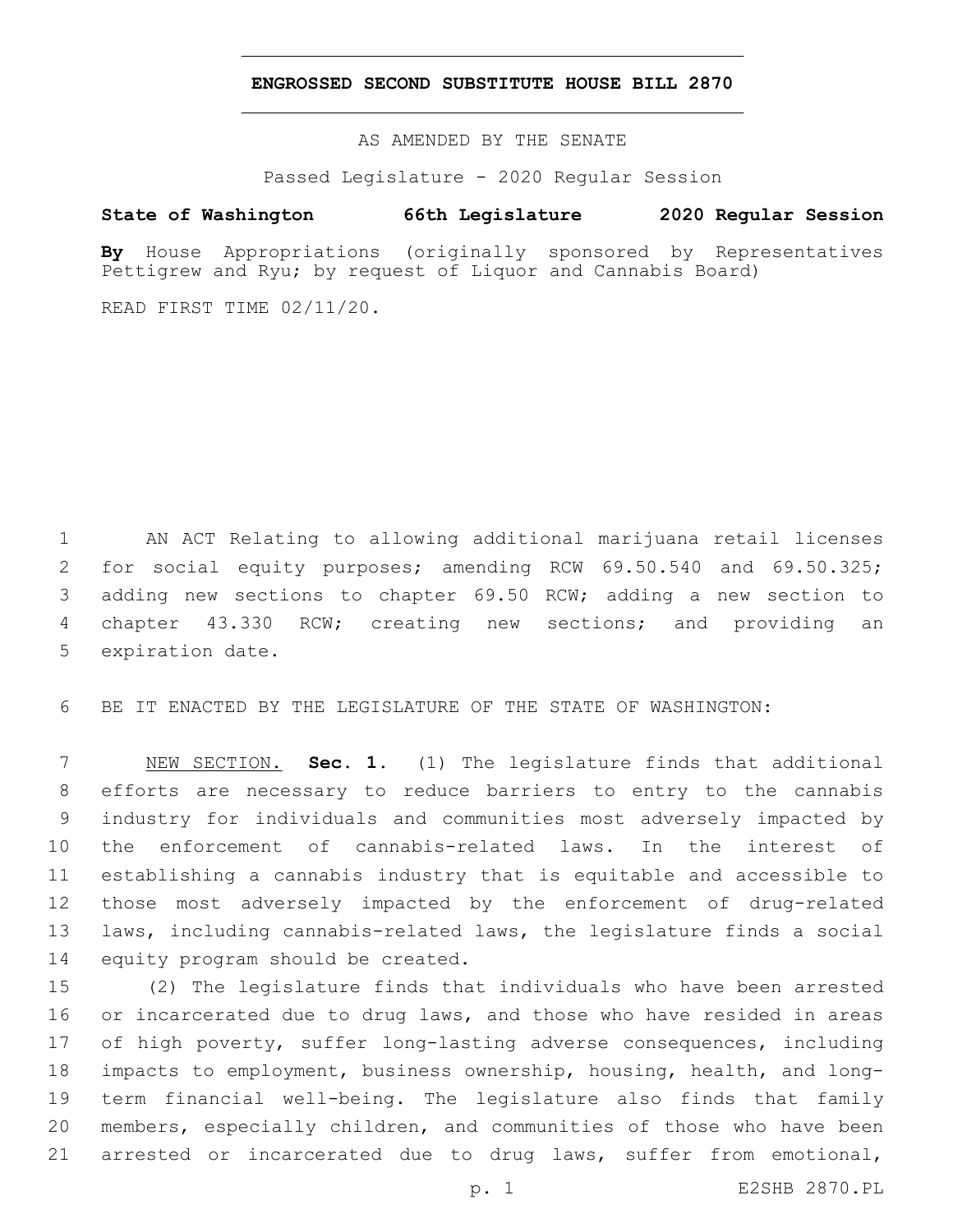psychological, and financial harms as a result of such arrests and incarceration. The legislature further finds that individuals in disproportionately impacted areas suffered the harms of enforcement of cannabis-related laws. Those communities face greater difficulties accessing traditional banking systems and capital for establishing businesses.6

 (3) The legislature therefore finds that in the interest of remedying harms resulting from the enforcement of cannabis-related laws in disproportionately impacted areas, creating a social equity program will further an equitable cannabis industry by promoting business ownership among individuals who have resided in areas of high poverty and high enforcement of cannabis-related laws. The social equity program should offer, among other things, financial and technical assistance and license application benefits to individuals most directly and adversely impacted by the enforcement of cannabis- related laws who are interested in starting cannabis business enterprises. It is the intent of the legislature that implementation of the social equity program authorized by this act not result in an increase in the number of marijuana retailer licenses above the limit on the number of marijuana retailer licenses in the state established 21 by the board before January 1, 2020.

 NEW SECTION. **Sec. 2.** A new section is added to chapter 69.50 23 RCW to read as follows:

 (1) Beginning December 1, 2020, and until July 1, 2028, marijuana retailer licenses that have been subject to forfeiture, revocation, or cancellation by the board, or marijuana retailer licenses that were not previously issued by the board but could have been issued without exceeding the limit on the statewide number of marijuana retailer licenses established before January 1, 2020, by the board, may be issued or reissued to an applicant who meets the marijuana 31 retailer license requirements of this chapter.

 (2)(a) In order to be considered for a retail license under subsection (1) of this section, an applicant must be a social equity applicant and submit a social equity plan along with other marijuana retailer license application requirements to the board. If the application proposes ownership by more than one person, then at least fifty-one percent of the proposed ownership structure must reflect 38 the qualifications of a social equity applicant.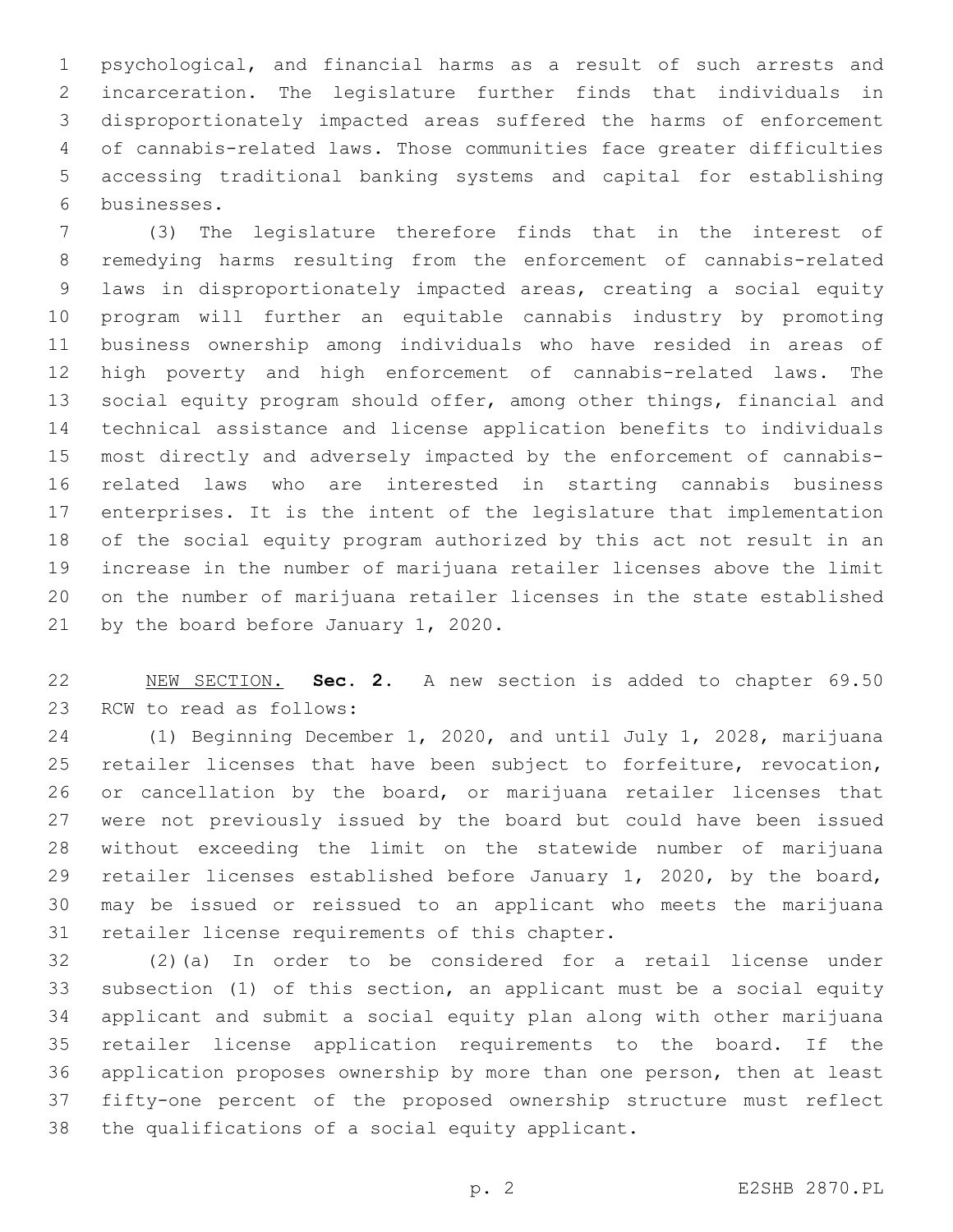(b) Persons holding an existing marijuana retailer license or title certificate for a marijuana retailer business in a local jurisdiction subject to a ban or moratorium on marijuana retail businesses may apply for a license under this section.

 (3)(a) In determining the issuance of a license among applicants, the board may prioritize applicants based on the extent to which the application addresses the components of the social equity plan.

 (b) The board may deny any application submitted under this 9 subsection if the board determines that:

 (i) The application does not meet social equity goals or does not 11 meet social equity plan requirements; or

 (ii) The application does not otherwise meet the licensing 13 requirements of this chapter.

 (4) The board may adopt rules to implement this section. Rules may include strategies for receiving advice on the social equity program from individuals the program is intended to benefit. Rules may also require that licenses awarded under this section be transferred or sold only to individuals or groups of individuals who comply with the requirements for initial licensure as a social equity applicant with a social equity plan under this section.

 (5) The annual fee for issuance, reissuance, or renewal for any license under this section must be equal to the fee established in 23 RCW 69.50.325.

(6) For the purposes of this section:24

 (a) "Disproportionately impacted area" means a census tract or comparable geographic area that satisfies the following criteria, which may be further defined in rule by the board after consultation with the commission on African American affairs and other agencies 29 and stakeholders as determined by the board:

30 (i) The area has a high poverty rate;

 (ii) The area has a high rate of participation in income-based 32 federal or state programs;

(iii) The area has a high rate of unemployment; and

 (iv) The area has a high rate of arrest, conviction, or incarceration related to the sale, possession, use, cultivation, 36 manufacture, or transport of marijuana.

37 (b) "Social equity applicant" means:

 (i) An applicant who has at least fifty-one percent ownership and control by one or more individuals who have resided for at least five of the preceding ten years in a disproportionately impacted area; or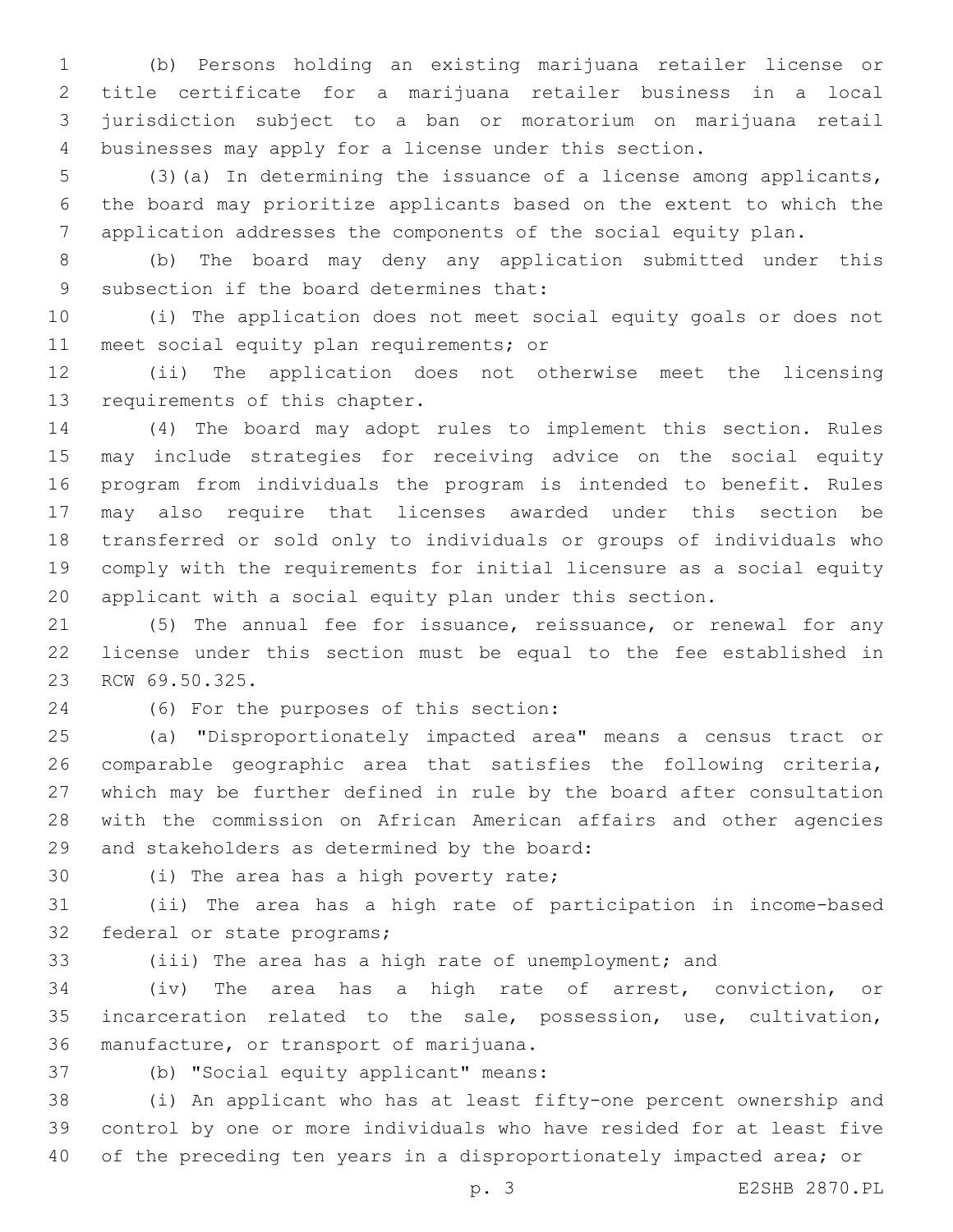(ii) An applicant who has at least fifty-one percent ownership and control by at least one individual who has been convicted of a marijuana offense or is a family member of such an individual.

(c) "Social equity goals" means:4

 (i) Increasing the number of marijuana retailer licenses held by social equity applicants from disproportionately impacted areas; and

 (ii) Reducing accumulated harm suffered by individuals, families, and local areas subject to severe impacts from the historical application and enforcement of marijuana prohibition laws.

 (d) "Social equity plan" means a plan that addresses at least some of the elements outlined in this subsection (6)(d), along with any additional plan components or requirements approved by the board following consultation with the task force created in section 5 of 14 this act. The plan may include:

 (i) A statement that the social equity applicant qualifies as a social equity applicant and intends to own at least fifty-one percent of the proposed marijuana retail business or applicants representing at least fifty-one percent of the ownership of the proposed business 19 qualify as social equity applicants;

 (ii) A description of how issuing a marijuana retail license to 21 the social equity applicant will meet social equity goals;

 (iii) The social equity applicant's personal or family history with the criminal justice system including any offenses involving 24 marijuana;

 (iv) The composition of the workforce the social equity applicant 26 intends to hire;

 (v) Neighborhood characteristics of the location where the social equity applicant intends to operate, focusing especially on 29 disproportionately impacted areas; and

 (vi) Business plans involving partnerships or assistance to organizations or residents with connection to populations with a history of high rates of enforcement of marijuana prohibition.

 NEW SECTION. **Sec. 3.** A new section is added to chapter 43.330 34 RCW to read as follows:

 (1) The marijuana social equity technical assistance competitive grant program is established and is to be administered by the 37 department.

 (2) The marijuana social equity technical assistance competitive grant program must award grants on a competitive basis to marijuana

p. 4 E2SHB 2870.PL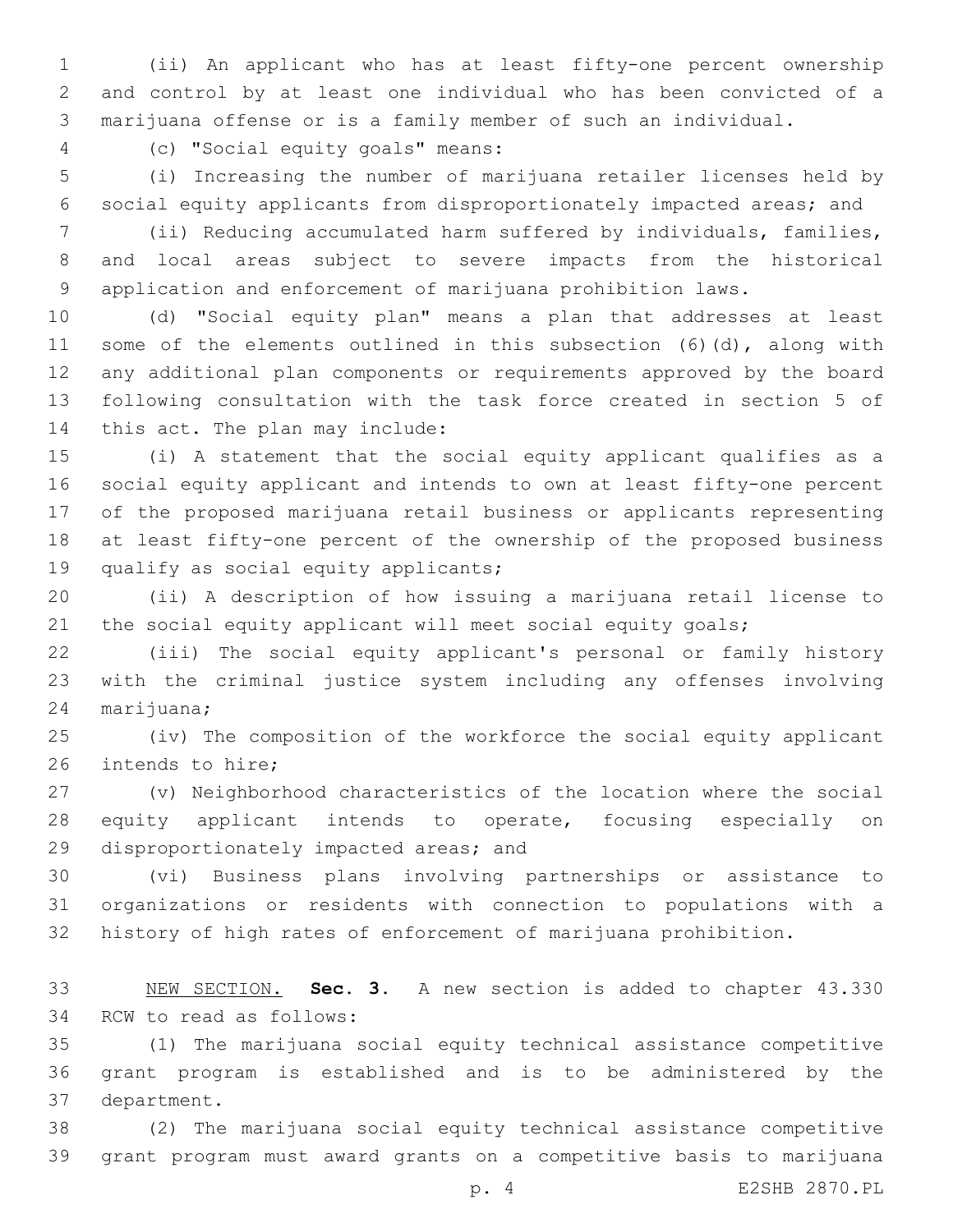retailer license applicants who are social equity applicants submitting social equity plans under section 2 of this act. The department must award grants primarily based on the strength of the social equity plans submitted by applicants but may also consider additional criteria if deemed necessary or appropriate by the department. Technical assistance activities eligible for funding under the marijuana social equity technical assistance competitive 8 grant program include, but are not limited to:

 (a) Assistance navigating the marijuana retailer licensure 10 process;

 (b) Marijuana-business specific education and business plan 12 development;

13 (c) Regulatory compliance training;

 (d) Financial management training and assistance in seeking 15 financing; and

 (e) Connecting social equity applicants with established industry members and tribal marijuana enterprises and programs for mentoring 18 and other forms of support approved by the board.

 (3) Funding for the marijuana social equity technical assistance competitive grant program must be provided through the dedicated marijuana account under RCW 69.50.540. Additionally, the department may solicit, receive, and expend private contributions to support the 23 grant program.

(4) The department may adopt rules to implement this section.

 **Sec. 4.** RCW 69.50.540 and 2019 c 415 s 978 are each amended to 26 read as follows:

 The legislature must annually appropriate moneys in the dedicated marijuana account created in RCW 69.50.530 as follows:

 (1) For the purposes listed in this subsection (1), the legislature must appropriate to the respective agencies amounts 31 sufficient to make the following expenditures on a quarterly basis or 32 as provided in this subsection:

 (a) One hundred twenty-five thousand dollars to the health care authority to design and administer the Washington state healthy youth survey, analyze the collected data, and produce reports, in collaboration with the office of the superintendent of public instruction, department of health, department of commerce, family 38 policy council, and ((state liquor and cannabis)) board. The survey must be conducted at least every two years and include questions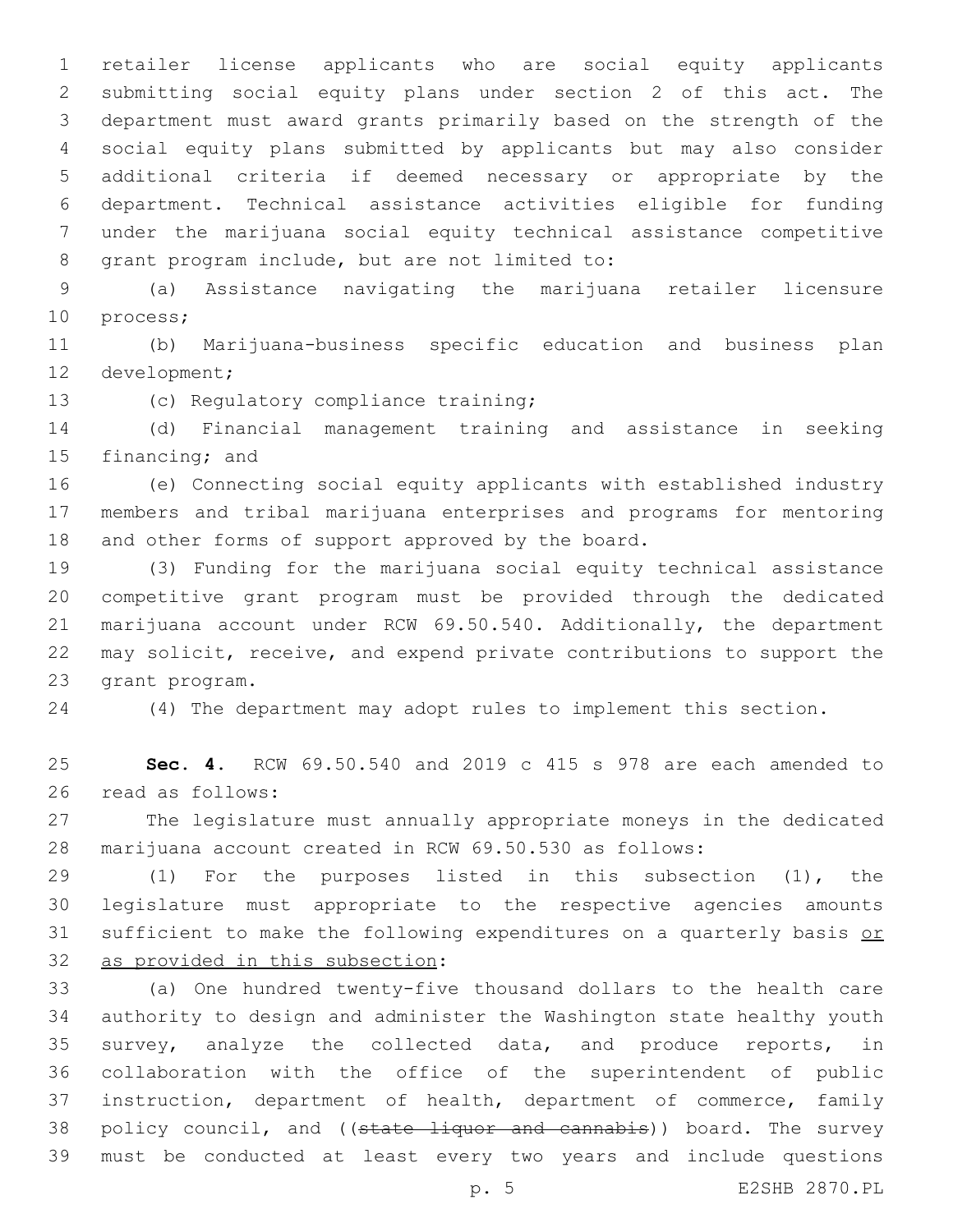regarding, but not necessarily limited to, academic achievement, age at time of substance use initiation, antisocial behavior of friends, attitudes toward antisocial behavior, attitudes toward substance use, laws and community norms regarding antisocial behavior, family conflict, family management, parental attitudes toward substance use, peer rewarding of antisocial behavior, perceived risk of substance use, and rebelliousness. Funds disbursed under this subsection may be used to expand administration of the healthy youth survey to student 9 populations attending institutions of higher education in Washington;

 (b) Fifty thousand dollars to the health care authority for the purpose of contracting with the Washington state institute for public policy to conduct the cost-benefit evaluation and produce the reports described in RCW 69.50.550. This appropriation ends after production 14 of the final report required by RCW 69.50.550;

 (c) Five thousand dollars to the University of Washington alcohol 16 and drug abuse institute for the creation, maintenance, and timely updating of web-based public education materials providing medically and scientifically accurate information about the health and safety 19 risks posed by marijuana use;

 (d)(i) An amount not less than one million two hundred fifty 21 thousand dollars to the ((state liquor and cannabis)) board for administration of this chapter as appropriated in the omnibus 23 appropriations act;

 (ii) Two million six hundred fifty-one thousand seven hundred fifty dollars for fiscal year 2018 and three hundred fifty-one thousand seven hundred fifty dollars for fiscal year 2019 to the health professions account established under RCW 43.70.320 for the development and administration of the marijuana authorization 29 database by the department of health;

 (iii) Two million seven hundred twenty-three thousand dollars for fiscal year 2020 and two million five hundred twenty-three thousand dollars for fiscal year 2021 to the Washington state patrol for a drug enforcement task force. It is the intent of the legislature that this policy will be continued in the 2021-2023 fiscal biennium; and

 (iv) Ninety-eight thousand dollars for fiscal year 2019 to the department of ecology for research on accreditation of marijuana 37 product testing laboratories;

 (e) Four hundred sixty-five thousand dollars for fiscal year 2020 and four hundred sixty-four thousand dollars for fiscal year 2021 to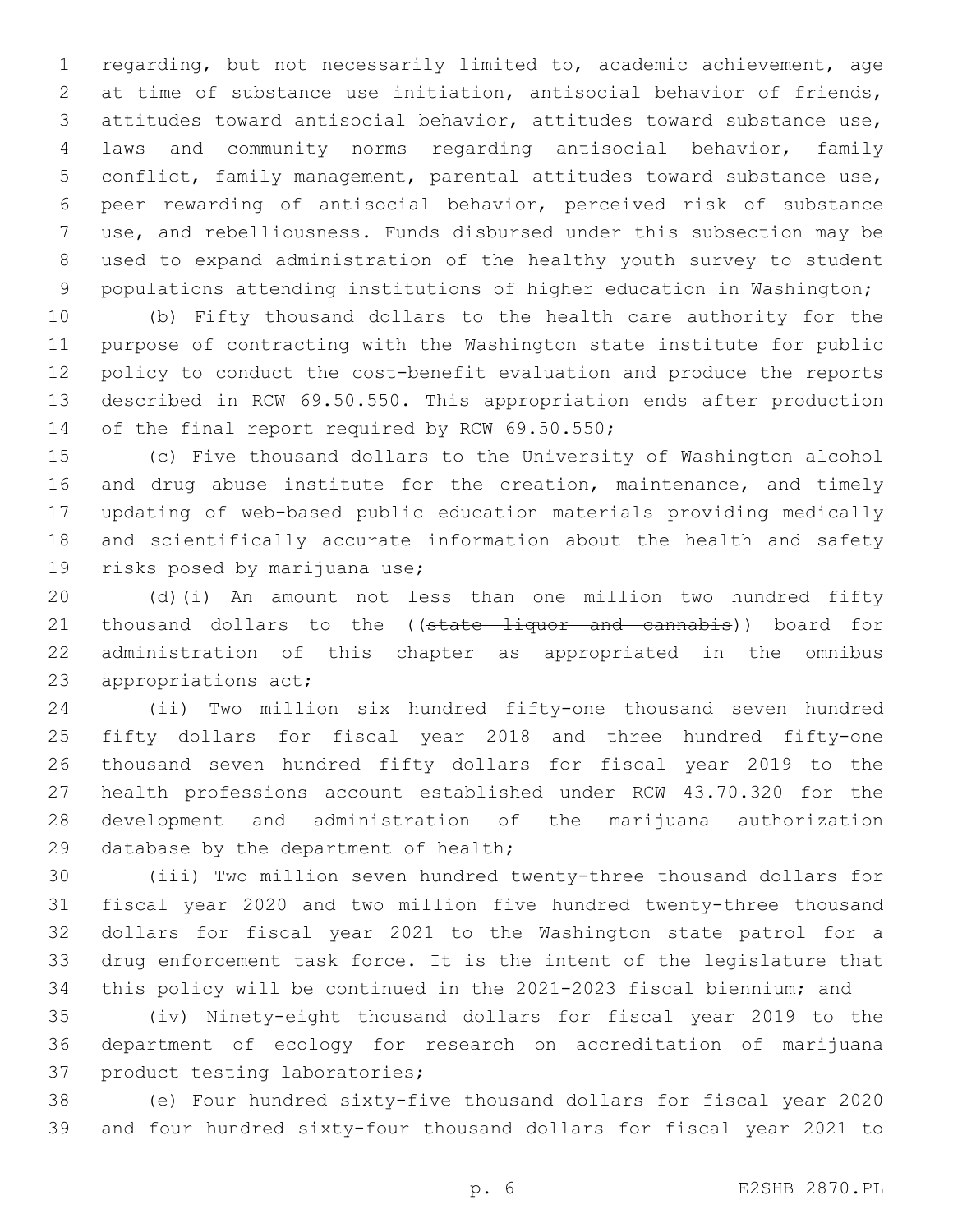the department of ecology for implementation of accreditation of 2 marijuana product testing laboratories;

 (f) One hundred eighty-nine thousand dollars for fiscal year 2020 to the department of health for rule making regarding compassionate 5 care renewals;

 (g) Eight hundred eight thousand dollars for fiscal year 2020 and eight hundred eight thousand dollars for fiscal year 2021 to the department of health for the administration of the marijuana 9 authorization database; ((and))

10 (h) ((\$635,000 [six hundred thirty-five thousand dollars])) Six 11 hundred thirty-five thousand dollars for fiscal year 2020 and ((\$635,000 [six hundred thirty-five thousand dollars])) six hundred 13 thirty-five thousand dollars for fiscal year 2021 to the department of agriculture for compliance-based laboratory analysis of pesticides 15 in marijuana $((-))$ ; and

 (i) One million one hundred thousand dollars annually to the department of commerce to fund the marijuana social equity technical 18 assistance competitive grant program under section 3 of this act; and

 (2) From the amounts in the dedicated marijuana account after appropriation of the amounts identified in subsection (1) of this section, the legislature must appropriate for the purposes listed in 22 this subsection (2) as follows:

 (a)(i) Up to fifteen percent to the health care authority for the development, implementation, maintenance, and evaluation of programs and practices aimed at the prevention or reduction of maladaptive substance use, substance use disorder, substance abuse or substance dependence, as these terms are defined in the Diagnostic and Statistical Manual of Mental Disorders, among middle school and high school-age students, whether as an explicit goal of a given program or practice or as a consistently corresponding effect of its implementation, mental health services for children and youth, and services for pregnant and parenting women; PROVIDED, That:

 (A) Of the funds appropriated under (a)(i) of this subsection for new programs and new services, at least eighty-five percent must be directed to evidence-based or research-based programs and practices that produce objectively measurable results and, by September 1, 37 2020, are cost-beneficial; and

 (B) Up to fifteen percent of the funds appropriated under (a)(i) of this subsection for new programs and new services may be directed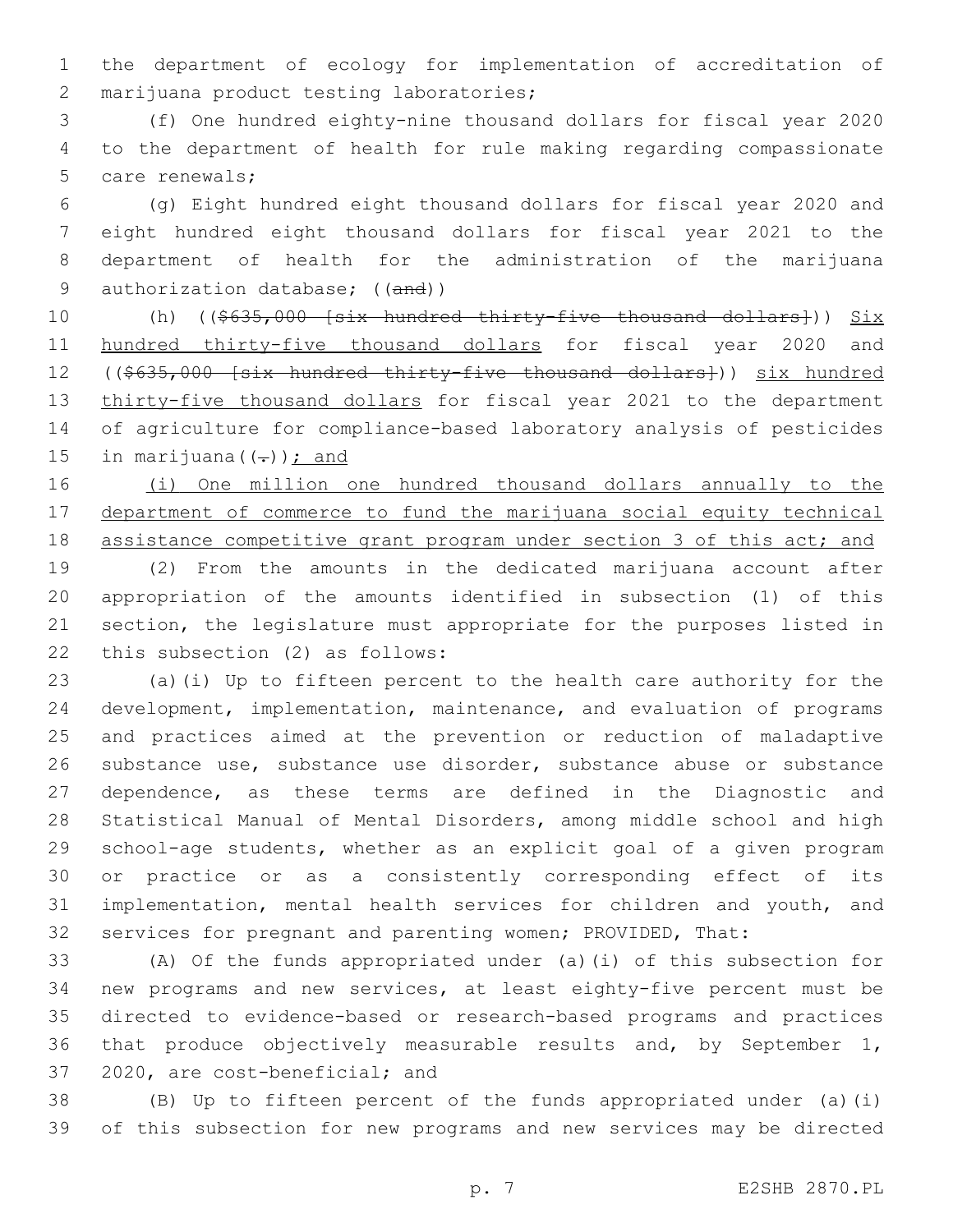to proven and tested practices, emerging best practices, or promising 2 practices.

 (ii) In deciding which programs and practices to fund, the director of the health care authority must consult, at least annually, with the University of Washington's social development research group and the University of Washington's alcohol and drug abuse institute.7

 (iii) For each fiscal year, the legislature must appropriate a minimum of twenty-five million five hundred thirty-six thousand 10 dollars under this subsection  $(2)$   $(a)$ ;

 (b)(i) Up to ten percent to the department of health for the following, subject to (b)(ii) of this subsection (2):

 (A) Creation, implementation, operation, and management of a marijuana education and public health program that contains the 15 following:

 (I) A marijuana use public health hotline that provides referrals to substance abuse treatment providers, utilizes evidence-based or research-based public health approaches to minimizing the harms associated with marijuana use, and does not solely advocate an 20 abstinence-only approach;

 (II) A grants program for local health departments or other local community agencies that supports development and implementation of coordinated intervention strategies for the prevention and reduction 24 of marijuana use by youth; and

 (III) Media-based education campaigns across television, internet, radio, print, and out-of-home advertising, separately targeting youth and adults, that provide medically and scientifically accurate information about the health and safety risks posed by 29 marijuana use; and

30 (B) The Washington poison control center.

 (ii) For each fiscal year, the legislature must appropriate a minimum of nine million seven hundred fifty thousand dollars under 33 this subsection (2)(b);

 (c)(i) Up to six-tenths of one percent to the University of Washington and four-tenths of one percent to Washington State University for research on the short and long-term effects of marijuana use, to include but not be limited to formal and informal methods for estimating and measuring intoxication and impairment, and 39 for the dissemination of such research.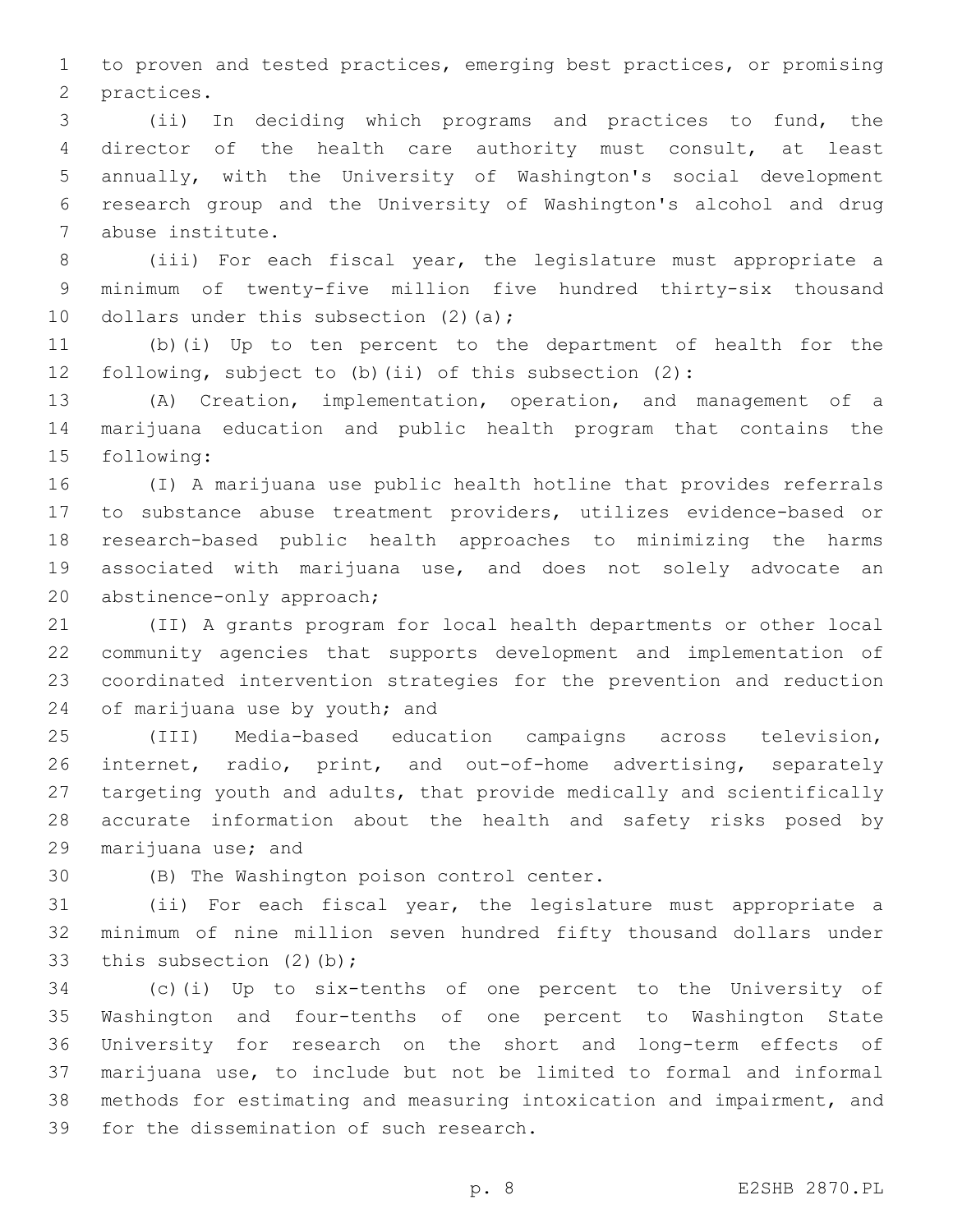(ii) For each fiscal year, except for the 2017-2019 and 2019-2021 fiscal biennia, the legislature must appropriate a minimum of one million twenty-one thousand dollars to the University of Washington. For each fiscal year, except for the 2017-2019 and 2019-2021 fiscal biennia, the legislature must appropriate a minimum of six hundred eighty-one thousand dollars to Washington State University under this subsection (2)(c). It is the intent of the legislature that this 8 policy will be continued in the 2019-2021 fiscal biennium;

 (d) Fifty percent to the state basic health plan trust account to be administered by the Washington basic health plan administrator and 11 used as provided under chapter 70.47 RCW;

 (e) Five percent to the Washington state health care authority to be expended exclusively through contracts with community health centers to provide primary health and dental care services, migrant health services, and maternity health care services as provided under 16 RCW 41.05.220;

 (f)(i) Up to three-tenths of one percent to the office of the superintendent of public instruction to fund grants to building 19 bridges programs under chapter 28A.175 RCW.

 (ii) For each fiscal year, the legislature must appropriate a minimum of five hundred eleven thousand dollars to the office of the 22 superintendent of public instruction under this subsection (2)(f); and

 (g) At the end of each fiscal year, the treasurer must transfer any amounts in the dedicated marijuana account that are not appropriated pursuant to subsection (1) of this section and this subsection (2) into the general fund, except as provided in (g)(i) of 28 this subsection (2).

 (i) Beginning in fiscal year 2018, if marijuana excise tax collections deposited into the general fund in the prior fiscal year exceed twenty-five million dollars, then each fiscal year the legislature must appropriate an amount equal to thirty percent of all marijuana excise taxes deposited into the general fund the prior fiscal year to the treasurer for distribution to counties, cities, 35 and towns as follows:

 (A) Thirty percent must be distributed to counties, cities, and towns where licensed marijuana retailers are physically located. Each jurisdiction must receive a share of the revenue distribution under this subsection (2)(g)(i)(A) based on the proportional share of the total revenues generated in the individual jurisdiction from the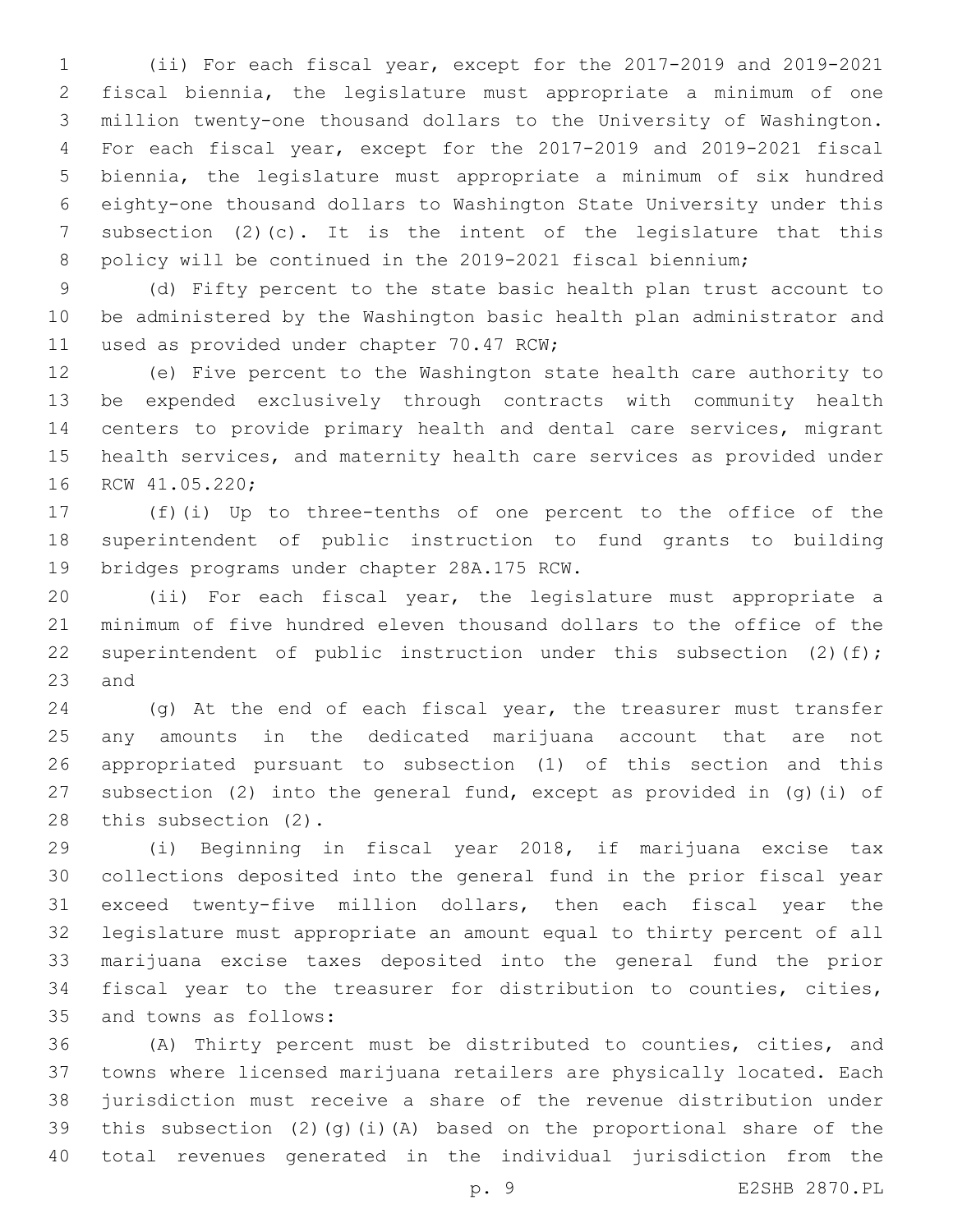taxes collected under RCW 69.50.535, from licensed marijuana retailers physically located in each jurisdiction. For purposes of this subsection (2)(g)(i)(A), one hundred percent of the proportional amount attributed to a retailer physically located in a city or town 5 must be distributed to the city or town.

 (B) Seventy percent must be distributed to counties, cities, and towns ratably on a per capita basis. Counties must receive sixty percent of the distribution, which must be disbursed based on each county's total proportional population. Funds may only be distributed to jurisdictions that do not prohibit the siting of any state licensed marijuana producer, processor, or retailer.

 (ii) Distribution amounts allocated to each county, city, and town must be distributed in four installments by the last day of each 14 fiscal quarter.

15 (iii) By September 15th of each year, the ((state liquor and 16 eannabis)) board must provide the state treasurer the annual distribution amount, if any, for each county and city as determined 18 in (g)(i) of this subsection  $(2)$ .

 (iv) The total share of marijuana excise tax revenues distributed to counties and cities in (g)(i) of this subsection (2) may not exceed fifteen million dollars in fiscal years 2018, 2019, 2020, and 2021, and twenty million dollars per fiscal year thereafter. It is the intent of the legislature that the policy for the maximum distributions in the subsequent fiscal biennia will be no more than 25 fifteen million dollars per fiscal year.

26 (For the purposes of this section, "marijuana products" means "useable marijuana," "marijuana concentrates," and "marijuana-infused 28 products" as those terms are defined in RCW 69.50.101.)

 NEW SECTION. **Sec. 5.** A new section is added to chapter 69.50 30 RCW to read as follows:

 (1) A legislative task force on social equity in marijuana is established. The purpose of the task force is to make recommendations to the board including but not limited to establishing a social equity program for the issuance and reissuance of existing retail marijuana licenses, and to advise the governor and the legislature on policies that will facilitate development of a marijuana social 37 equity program.

 (2) The members of the task force are as provided in this 39 subsection.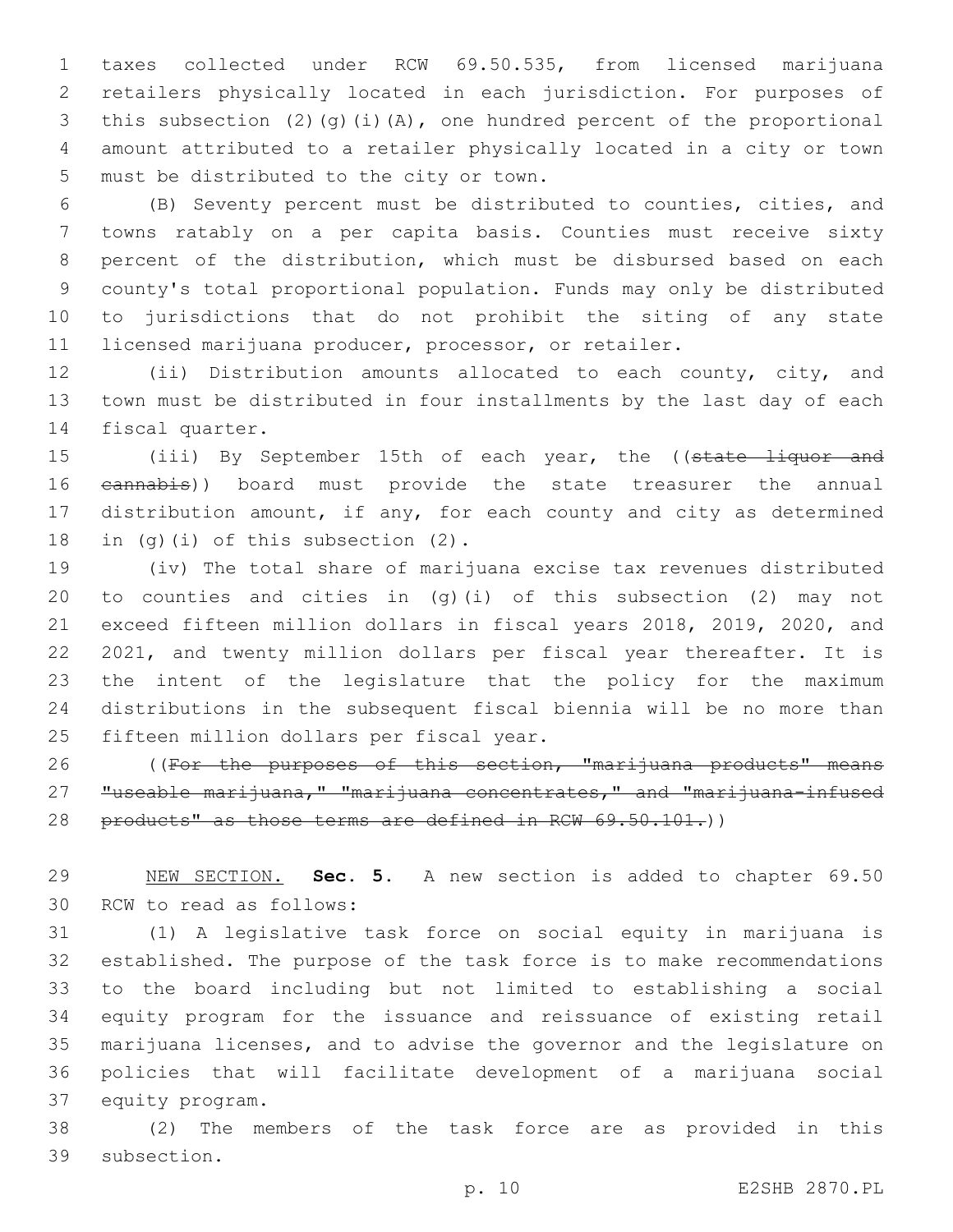1 (a) The president of the senate shall appoint one member from 2 each of the two largest caucuses of the senate.

3 (b) The speaker of the house of representatives shall appoint one 4 member from each of the two largest caucuses of the house of 5 representatives.

6 (c) The president of the senate and the speaker of the house of 7 representatives shall jointly appoint:

(i) One member from each of the following:8

9 (A) The commission on African American affairs;

10 (B) The commission on Hispanic affairs;

11 (C) The governor's office of Indian affairs;

12 (D) An organization representing the African American community;

13 (E) An organization representing the Latinx community;

14 (F) A labor organization involved in the marijuana industry;

15 (G) The liquor and cannabis board;

16 (H) The department of commerce;

17 (I) The office of the attorney general; and

18 (J) The association of Washington cities;

19 (ii) Two members that currently hold a marijuana retail license; 20 and

21 (iii) Two members that currently hold a producer or processor 22 license or both.

 (3) In addition to the members appointed to the task force under subsection (2) of this section, individuals representing other 25 sectors may be invited by the chair of the task force, in consultation with the other appointed members of the task force, to participate in an advisory capacity in meetings of the task force.

28 (a) Individuals participating in an advisory capacity under this 29 subsection are not members of the task force, may not vote, and are 30 not subject to the appointment process established in this section.

31 (b) There is no limit to the number of individuals who may 32 participate in task force meetings in an advisory capacity under this 33 subsection.

 (c) A majority of the task force members constitutes a quorum. If a member has not been designated for a position set forth in this section, that position may not be counted for the purpose of 37 determining a quorum.

38 (4) The task force shall hold its first meeting by July 1, 2020. 39 The task force shall elect a chair from among its legislative members 40 at the first meeting. The election of the chair must be by a majority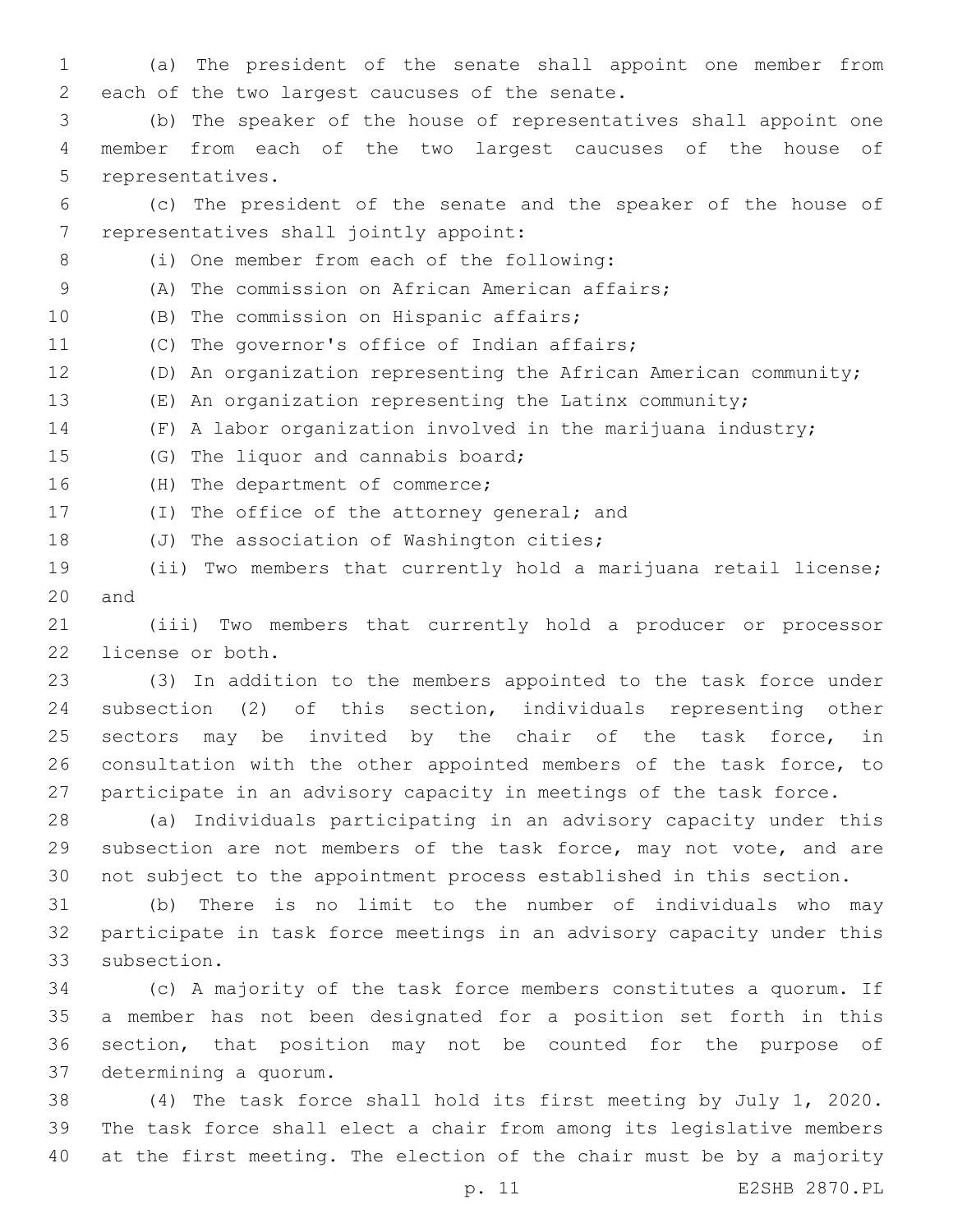vote of the task force members who are present at the meeting. The chair of the task force is responsible for arranging subsequent 3 meetings and developing meeting agendas.

 (5) Staff support for the task force, including arranging the first meeting of the task force and assisting the chair of the task force in arranging subsequent meetings, must be provided by the health equity council of the governor's interagency council on health disparities. If Engrossed Second Substitute House Bill No. 1783 is enacted by June 30, 2020, then responsibility for providing staff support for the task force must be transferred to the office of equity created by Engrossed Second Substitute House Bill No. 1783 12 when requested by the office of equity.

 (6) The expenses of the task force must be paid jointly by the senate and the house of representatives. Task force expenditures are subject to approval by the senate facilities and operations committee and the house of representatives executive rules committee, or their 17 successor committees.

 (7) Legislative members of the task force may be reimbursed for travel expenses in accordance with RCW 44.04.120. Nonlegislative members are not entitled to be reimbursed for travel expenses if they are elected officials or are participating on behalf of an employer, governmental entity, or other organization. Any reimbursement for other nonlegislative members is subject to chapter 43.03 RCW.

(8) The task force is a class one group under chapter 43.03 RCW.

 (9) A public comment period must be provided at every meeting of 26 the task force.

 (10) The task force shall submit one or more reports on recommended policies that will facilitate the development of a marijuana social equity program in Washington to the governor, the board, and the appropriate committees of the legislature. The task force is encouraged to submit individual recommendations, as soon as possible, to facilitate the board's early work to implement the recommendations. The final recommendations must be submitted by December 1, 2020. The recommendations must include:

 (a) Factors the board must consider in distributing the licenses currently available from marijuana retailer licenses that have been subject to forfeiture, revocation, or cancellation by the board, or marijuana retailer licenses that were not previously issued by the board but could have been issued without exceeding the limit on the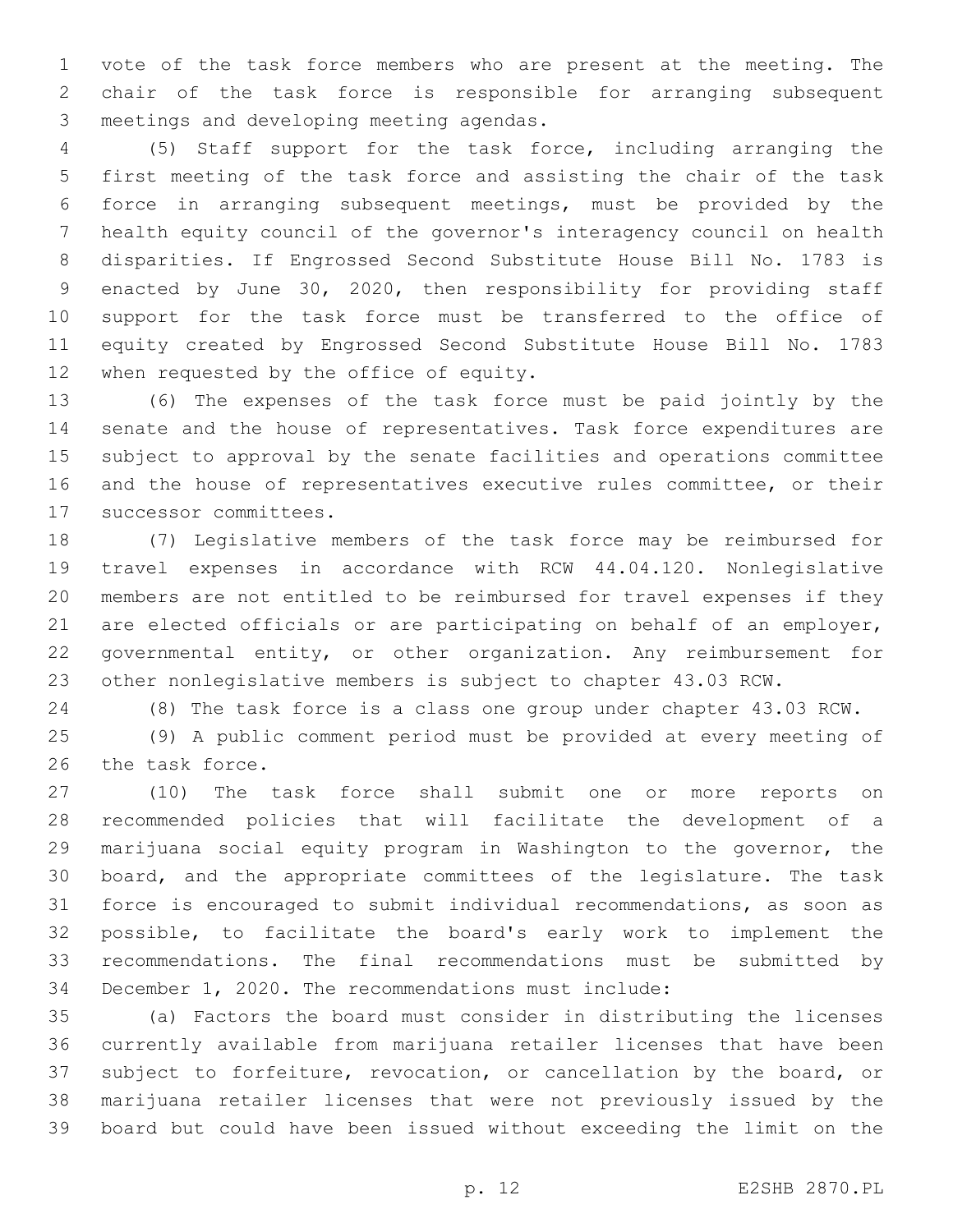statewide number of marijuana retailer licenses established by the 2 board before January 1, 2020; and

 (b) Whether any additional marijuana licenses should be issued beyond the total number of marijuana licenses that have been issued as of the effective date of this section. For purposes of determining the total number of licenses issued as of the effective date of this section, the total number includes licenses that have been forfeited, 8 revoked, or canceled.

 (11) The board may adopt rules to implement the recommendations 10 of the task force. However, any recommendation to increase the number of retail outlets above the current statewide limit of retail outlets, established by the board before January 1, 2020, must be 13 approved by the legislature.

14 (12) This section expires June 30, 2022.

 **Sec. 6.** RCW 69.50.325 and 2018 c 132 s 3 are each amended to 16 read as follows:

 (1) There shall be a marijuana producer's license regulated by 18 the ((state liquor and cannabis)) board and subject to annual renewal. The licensee is authorized to produce: (a) Marijuana for sale at wholesale to marijuana processors and other marijuana producers; (b) immature plants or clones and seeds for sale to cooperatives as described under RCW 69.51A.250; and (c) immature plants or clones and seeds for sale to qualifying patients and designated providers as provided under RCW 69.51A.310. The production, possession, delivery, distribution, and sale of marijuana in accordance with the provisions of this chapter and the rules adopted to implement and enforce it, by a validly licensed marijuana producer, shall not be a criminal or civil offense under Washington state law. Every marijuana producer's license shall be issued in the name of the applicant, shall specify the location at which the marijuana producer intends to operate, which must be within the state of Washington, and the holder thereof shall not allow any other person to use the license. The application fee for a marijuana producer's license shall be two hundred fifty dollars. The annual fee for issuance and renewal of a marijuana producer's license shall be one thousand three hundred eighty-one dollars. A separate license shall be required for each location at which a marijuana producer 38 intends to produce marijuana.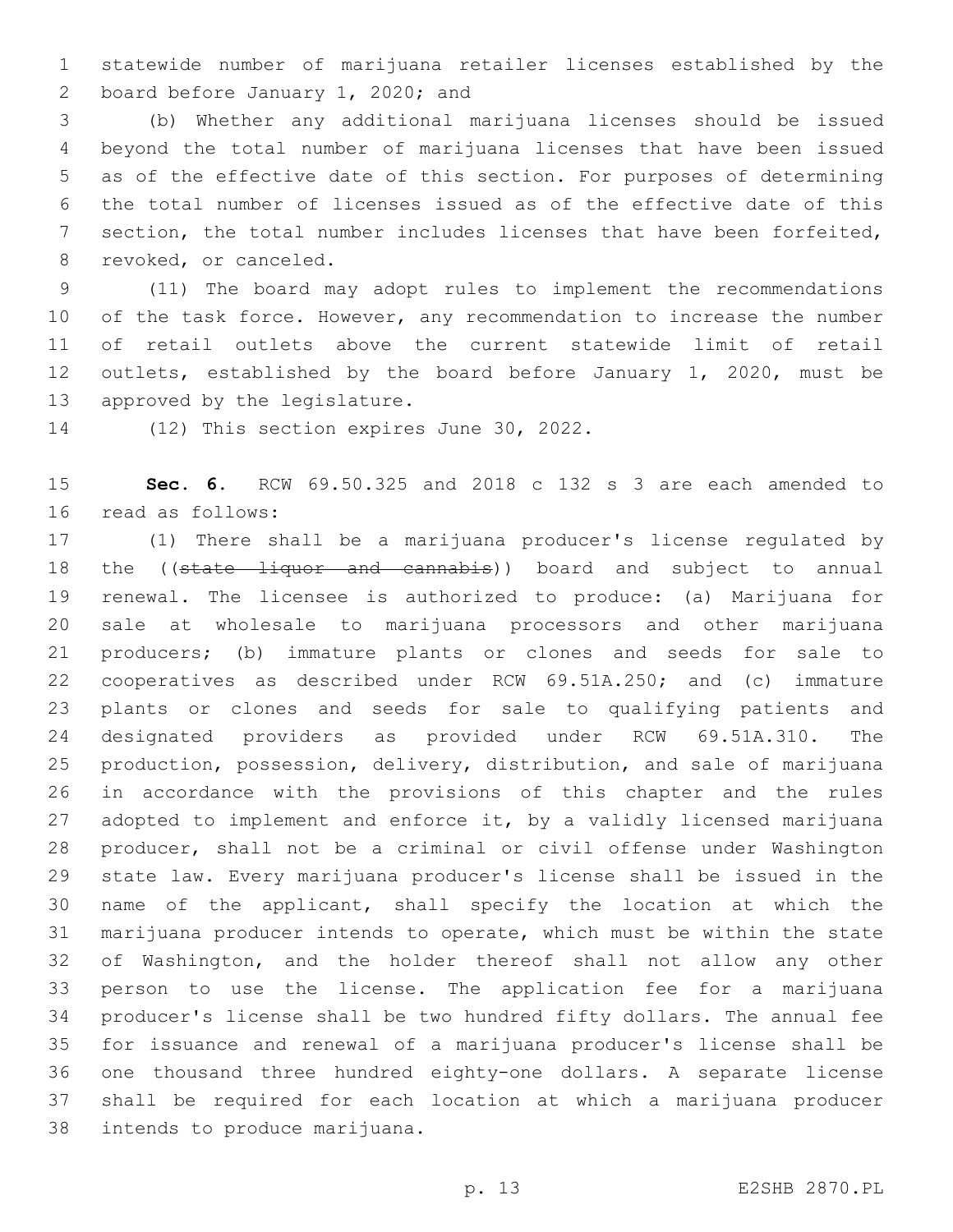(2) There shall be a marijuana processor's license to process, package, and label marijuana concentrates, useable marijuana, and marijuana-infused products for sale at wholesale to marijuana 4 processors and marijuana retailers, regulated by the ((state liquor 5 and cannabis)) board and subject to annual renewal. The processing, packaging, possession, delivery, distribution, and sale of marijuana, useable marijuana, marijuana-infused products, and marijuana concentrates in accordance with the provisions of this chapter and chapter 69.51A RCW and the rules adopted to implement and enforce these chapters, by a validly licensed marijuana processor, shall not be a criminal or civil offense under Washington state law. Every marijuana processor's license shall be issued in the name of the applicant, shall specify the location at which the licensee intends to operate, which must be within the state of Washington, and the holder thereof shall not allow any other person to use the license. The application fee for a marijuana processor's license shall be two hundred fifty dollars. The annual fee for issuance and renewal of a marijuana processor's license shall be one thousand three hundred eighty-one dollars. A separate license shall be required for each location at which a marijuana processor intends to process marijuana.

 (3)(a) There shall be a marijuana retailer's license to sell marijuana concentrates, useable marijuana, and marijuana-infused 23 products at retail in retail outlets, regulated by the ((state liquor 24 and cannabis)) board and subject to annual renewal. The possession, delivery, distribution, and sale of marijuana concentrates, useable marijuana, and marijuana-infused products in accordance with the provisions of this chapter and the rules adopted to implement and enforce it, by a validly licensed marijuana retailer, shall not be a criminal or civil offense under Washington state law. Every marijuana retailer's license shall be issued in the name of the applicant, shall specify the location of the retail outlet the licensee intends to operate, which must be within the state of Washington, and the holder thereof shall not allow any other person to use the license. The application fee for a marijuana retailer's license shall be two hundred fifty dollars. The annual fee for issuance and renewal of a marijuana retailer's license shall be one thousand three hundred eighty-one dollars. A separate license shall be required for each location at which a marijuana retailer intends to sell marijuana concentrates, useable marijuana, and marijuana-infused products.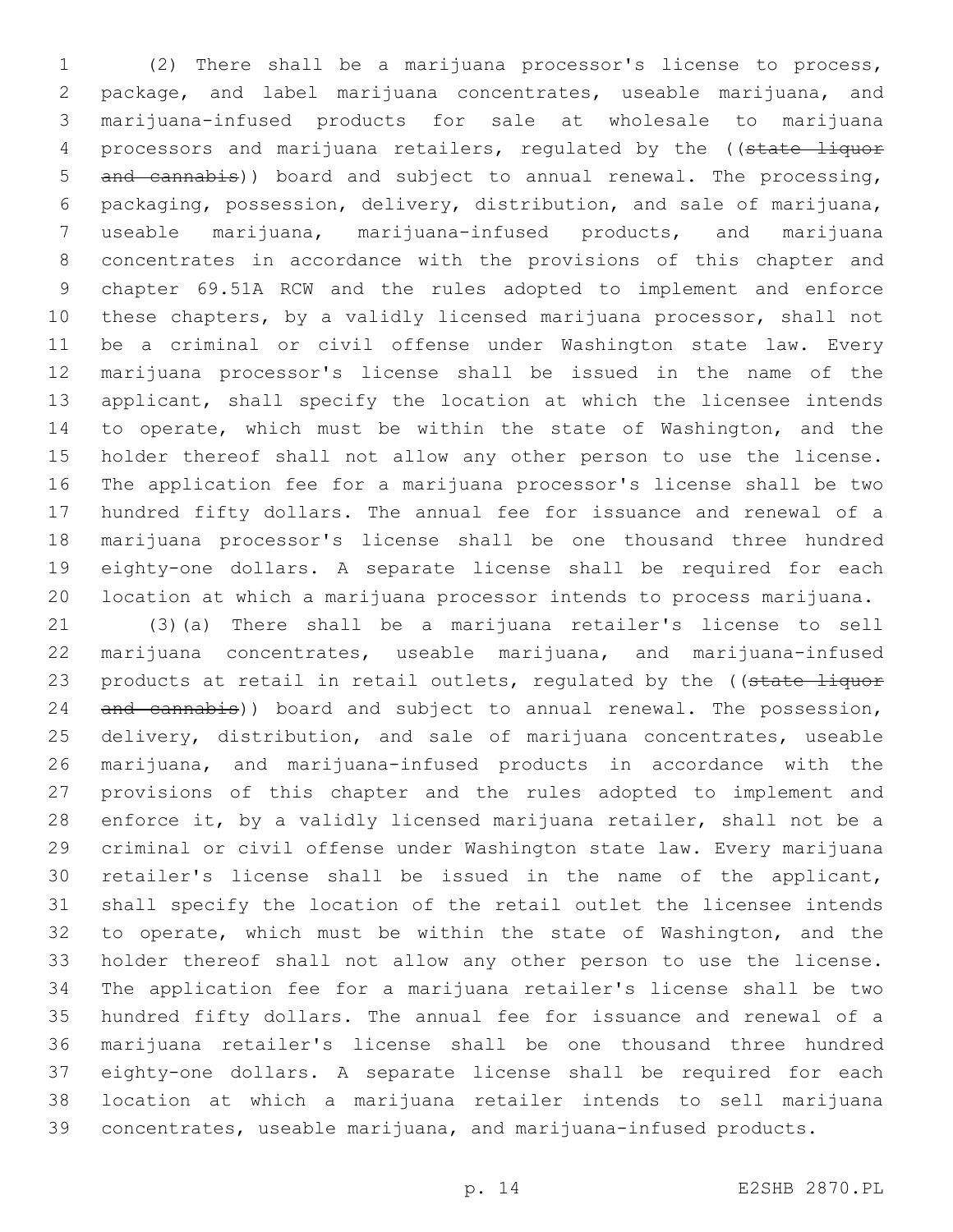(b) An individual retail licensee and all other persons or entities with a financial or other ownership interest in the business operating under the license are limited, in the aggregate, to holding a collective total of not more than five retail marijuana licenses.

 (c)(i) A marijuana retailer's license is subject to forfeiture in accordance with rules adopted by the ((state liquor and cannabis)) 7 board pursuant to this section.

 (ii) The ((state liquor and cannabis)) board shall adopt rules to establish a license forfeiture process for a licensed marijuana retailer that is not fully operational and open to the public within a specified period from the date of license issuance, as established 12 by the ((state liquor and cannabis)) board, subject to the following 13 restrictions:

 (A) No marijuana retailer's license may be subject to forfeiture within the first nine months of license issuance; and

16 (B) The ((state liquor and cannabis)) board must require license forfeiture on or before twenty-four calendar months of license issuance if a marijuana retailer is not fully operational and open to the public, unless the board determines that circumstances out of the licensee's control are preventing the licensee from becoming fully operational and that, in the board's discretion, the circumstances warrant extending the forfeiture period beyond twenty-four calendar 23 months.

24 (iii) The ((state liquor and cannabis)) board has discretion in 25 adopting rules under this subsection (3) (c).

 (iv) This subsection (3)(c) applies to marijuana retailer's licenses issued before and after July 23, 2017. However, no license of a marijuana retailer that otherwise meets the conditions for license forfeiture established pursuant to this subsection (3)(c) may be subject to forfeiture within the first nine calendar months of 31 July 23, 2017.

32 (v) The ((state liquor and cannabis)) board may not require license forfeiture if the licensee has been incapable of opening a fully operational retail marijuana business due to actions by the city, town, or county with jurisdiction over the licensee that 36 include any of the following:

 (A) The adoption of a ban or moratorium that prohibits the 38 opening of a retail marijuana business; or

 (B) The adoption of an ordinance or regulation related to zoning, 40 business licensing, land use, or other regulatory measure that has